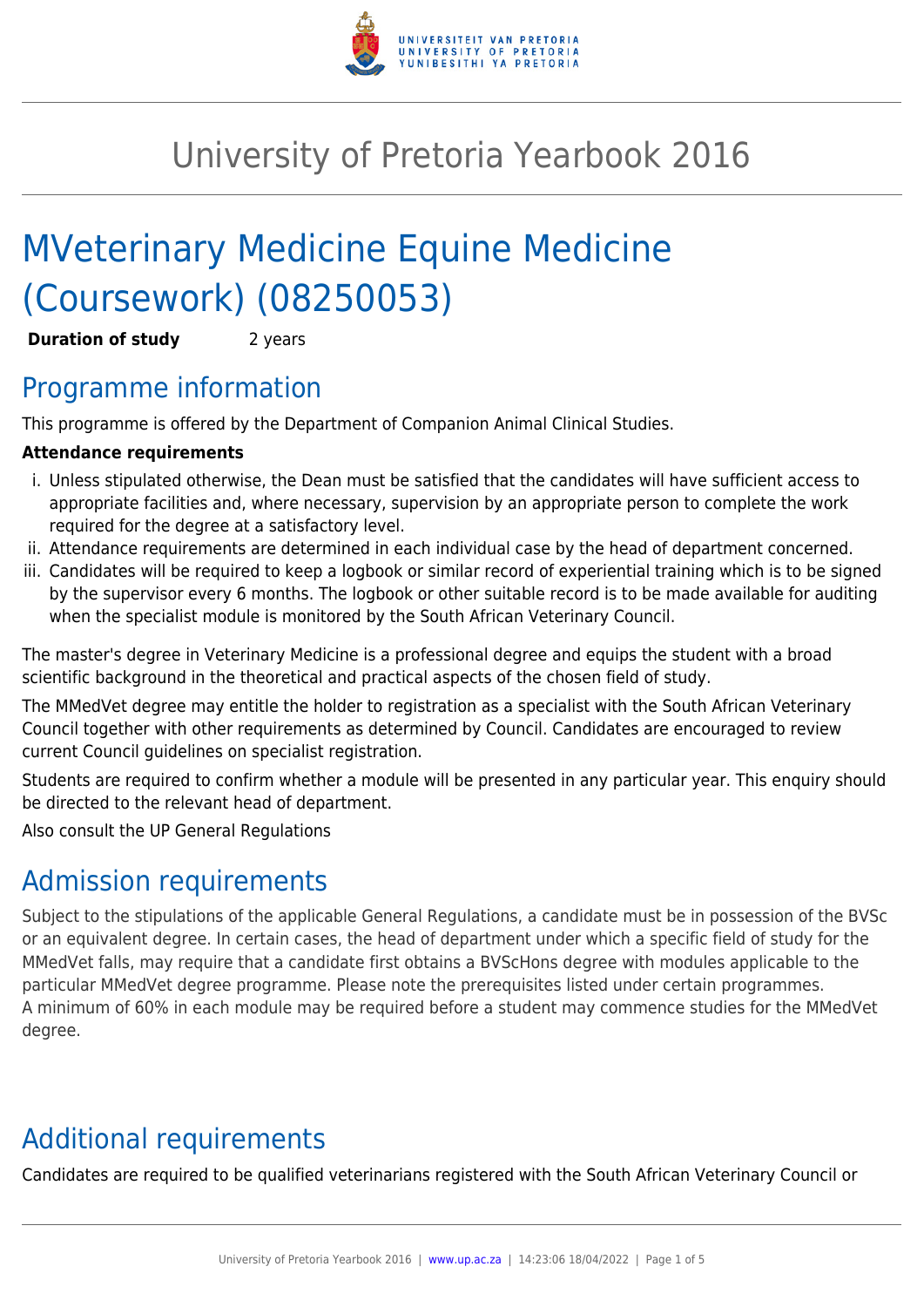

authorized by the South African Veterinary Council and to work in the field of specialization under supervision of an approved supervisor for the required duration at a facility approved for this purpose.

The number of students that can be admitted to the MMedVet degree programme annually depends on the training capacity of a department, the number of specialists appointed and the number of available posts.

# Other programme-specific information

#### **Specific prerequisites for the programme:**

BVScHons with the following modules:

FSL 787 Physiology

and three of the following

- CHV 704 Surgery: Horses
- DIM 783 Radiology: Horses
- DIM 784 Non-radiological diagnostic imaging of horses
- FAK 877 Clinical pharmacology
- GEN 703 Equine medicine
- KPA 701 Clinical pathology
- KPA 702 Clinical pathology
- OFM 700 Ophthalmology

# Examinations and pass requirements

Also consult the applicable General Regulations.

- i. The examination(s) in the specialist field of study may only be taken from the end of the second year of study onwards.
- ii. The nature and duration of the specialist module's examination(s), which will test fully the theoretical knowledge as well as the practical skills of the student, is determined by the head of department in which the chosen field of study is offered.
- iii. A minimum examination mark of 50% is required in each of the theoretical and practical and oral sections of the specialist module.
- iv. Students who intend applying for membership of a specialist college abroad later on, should bear in mind that many of these colleges require a final mark of at least 60% for admission.

# Research information

#### **Mini-dissertation**

Also consult the General Regulations.

- i. A student must submit a mini-dissertation, which deals with the particular field of specialization.
- ii. A mini-dissertation is based on a research project or related research projects (which need not be original), planned and written down by the student within the theme of the chosen specialization. (Assistance with statistical processing, applied specialised procedures, etc. is allowed, but must be acknowledged.) The student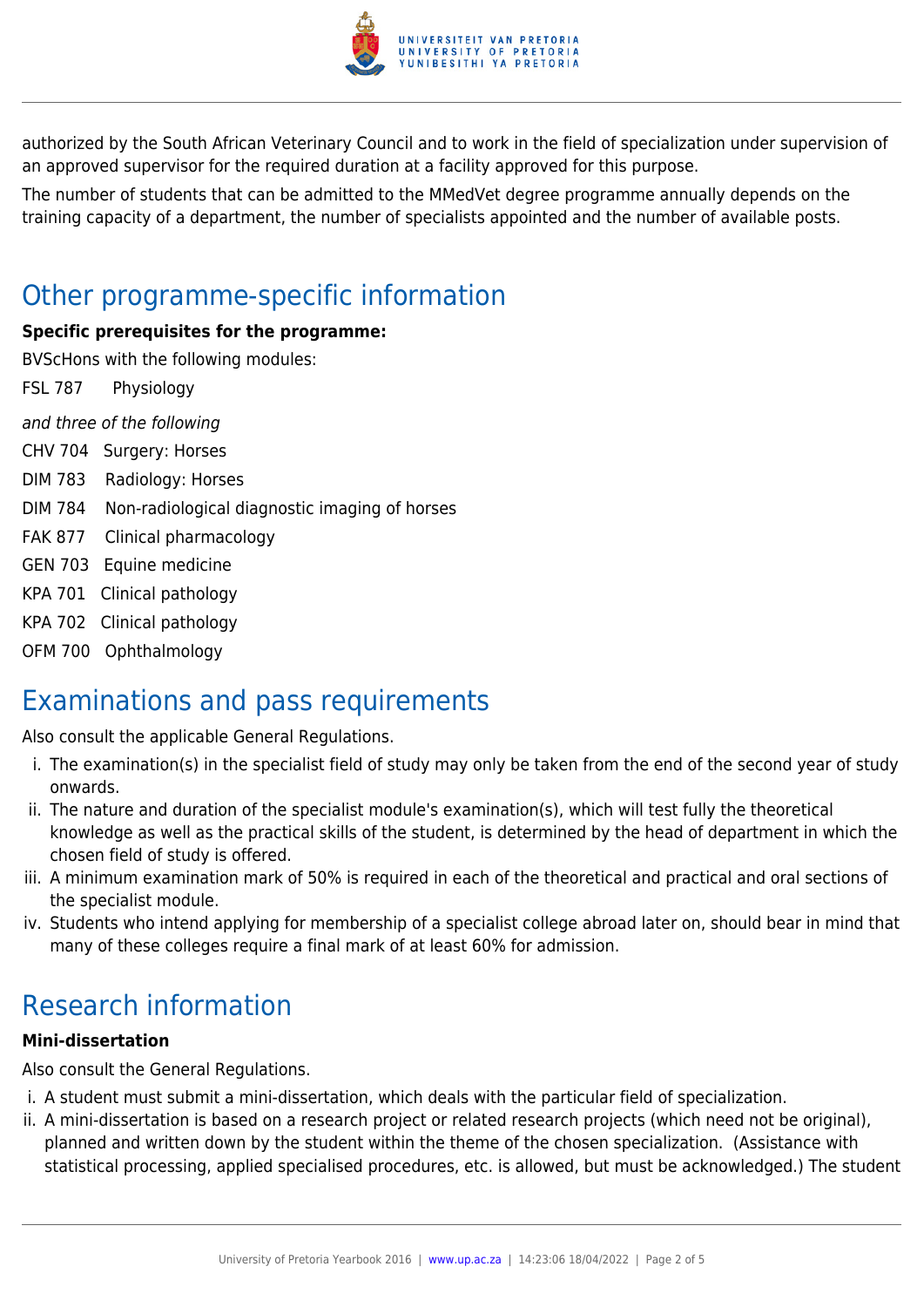

may use appropriate research done previously, to add to the writing of the mini-dissertation.

Earlier, related publications by the student may be bound with the mini-dissertation, but may not substitute the complete text of the mini-dissertation. Publications that are submitted, must be rounded off by means of an extensive introduction, materials, and information concerning methods and a discussion of the results. The mini-dissertation will be evaluated by an external examiner, who may not necessarily attend the final examination.

iii. The average of the separate marks awarded by all the examiners, constitutes the final mark for the minidissertation. The minimum pass mark is 50%. A student who has failed may be permitted by the Dean, on the recommendation of the head of department concerned, to submit an amended mini-dissertation for final adjudication.

### Pass with distinction

In order to obtain the degree with distinction, a minimum final mark of 75% is required for the field of specialization and the mini-dissertation.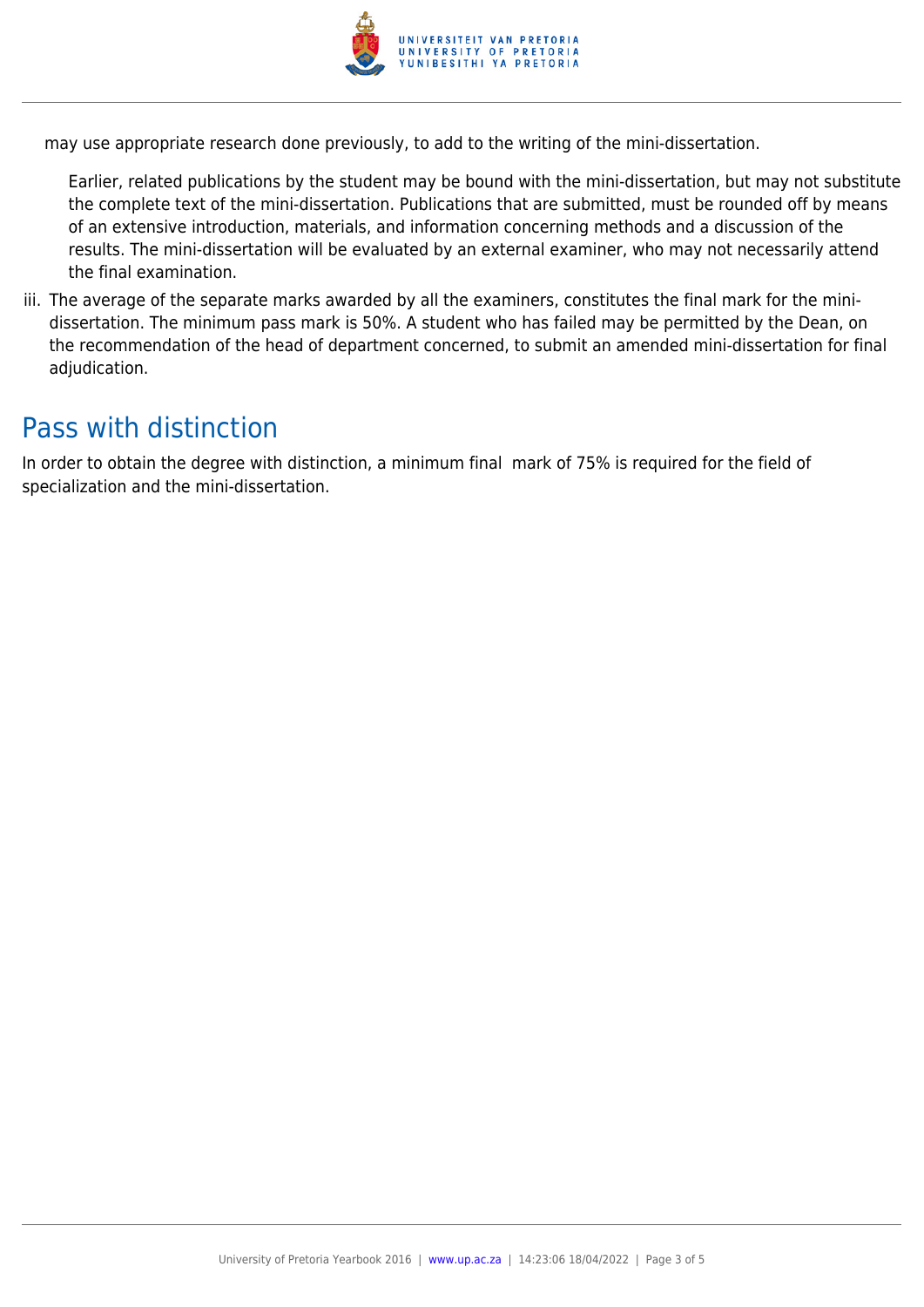

## Curriculum: Year 1

#### **Minimum credits: 499**

### **Core modules**

[Equine medicine 802](https://www.up.ac.za/mechanical-and-aeronautical-engineering/yearbooks/2016/modules/view/GEN 802) (GEN 802) - Credits: 400.00 [Mini-dissertation: Equine medicine 892](https://www.up.ac.za/mechanical-and-aeronautical-engineering/yearbooks/2016/modules/view/GEN 892) (GEN 892) - Credits: 90.00 [Research methodology 812](https://www.up.ac.za/mechanical-and-aeronautical-engineering/yearbooks/2016/modules/view/VRM 812) (VRM 812) - Credits: 9.00